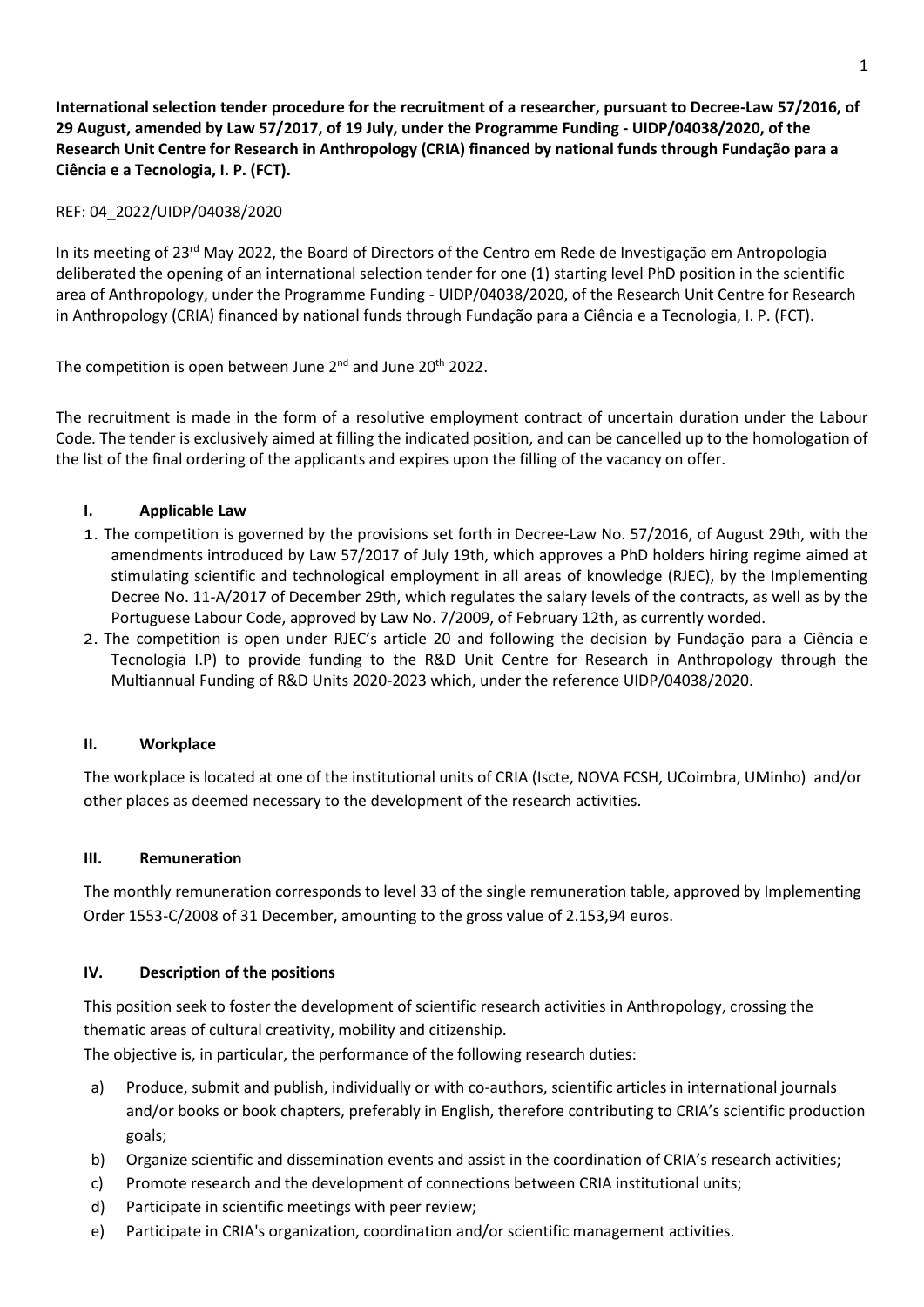The work contract is expected to come into effect on September 1st 2022, without prejudice to possible changes resulting from the competition procedure.

## **V. Admission requirements**

1. Applicants can be nationals, foreigners and stateless persons holding a doctoral degree in Anthropology, with a scientific and professional curriculum that reveals a profile suited to the activity to be developed., namely research experience, including participation in research projects and submission of applications to competitive calls

2. Specific admission requirements

- a) Proven experience with scientific research, namely in areas of knowledge relevant to the area of the call;
- b) Proven experience in organisation, coordination and/or scientific and/or academic management activities;
- c) Fluency in Portuguese and English.

## **VI. Formalisation of the application**

Applications may be submitted in Portuguese or English language and shall be submitted at https://cria.org.pt/en/jobs-scholarships until the deadline defined in this public notice

1.The application includes the following documents:

- a) Request addressed to the Board of CRIA, soliciting the approval of the application and indicating the competition to which he/she is applying for, candidate identification, including full name, identity card or Citizen Card number and date, or civil identification number, birthdate, address and contact address, including e-mail and telephone contact. In said request, the candidate shall manifest his/her consent regarding communication and notifications via e-mail in the context of the competition procedure, indicating their respective address.
- b) Document confirming the title of doctoral degree. In the case of academic degrees obtained in foreign higher education institutions, it is necessary to present the recognition of the degree obtained; in case of lack of recognition at the moment of application, the applicant must submit a declaration under oath that will make this recognition before the contracting process, in case the candidate is selected. The presentation of the recognition is mandatory for contracting.
- c) Detailed curriculum vitae, organised in accordance with the evaluation criteria set forth in this public notice
- d) Scientific plan, with a maximum length of 2 000 words, addressing the following items: i) Anthropological research project crossing the thematic areas of cultural creativity, mobility and citizenship for the period 2022/2023;

ii) Adaptation of the project to CRIA's scientific strategy;

ii) Reflection on the activities relevant to the present call developed in the last five years and future perspectives of the work to be developed;

e) Up to 3 (three) scientific publications selected by the applicant as being the most relevant to the area of this call

Candidates who incorrectly formalise their application or who do not produce proof of meeting the necessary requirements are excluded from admission to the competition. The board of examiners has the power, in case of doubt, to require any candidate to submit documents confirming their statements.

False statements submitted by candidates shall be penalised in accordance with the law.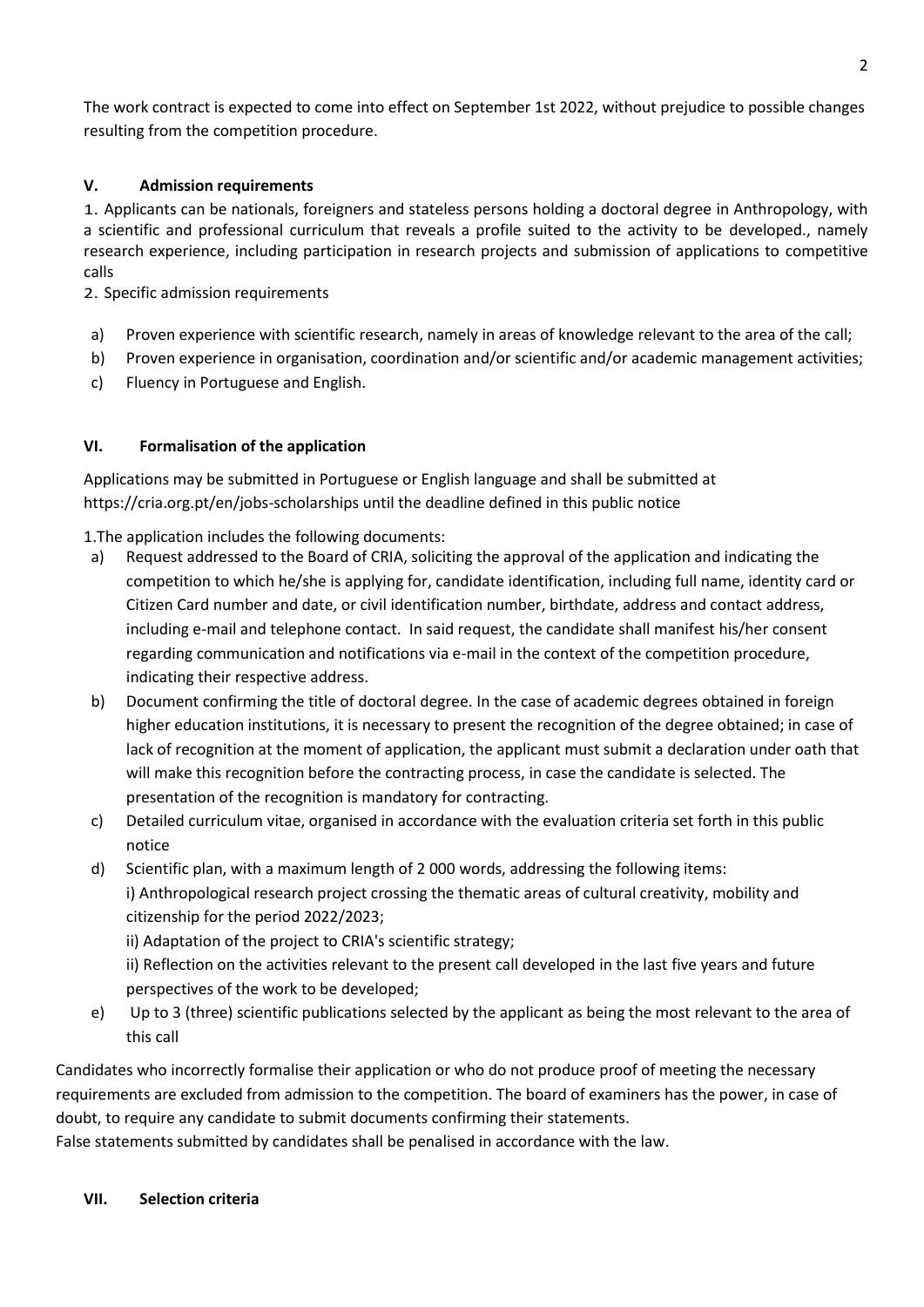Under the terms of article 5 of Decree-Law No. 57/2016, selection takes place through evaluation of the candidates' scientific and curricular path. The selection methods used shall be curricular assessment.

Scientific and curricular career evaluation will focus on relevance, quality and up-to-datedness of the scientific outputs of the candidates along the lines of the description of the position:

- a) Scientific production of the last five years in the thematic field of the competition (40%). The evaluation will focus on scientific publications – books, indexed journal's papers, book chapters, peer-reviewed working papers and proceedings – oral presentations, organization of national and international scientific meetings.
- b) Research activities developed over the past five years in the thematic field of the competition (20%). The evaluation will focus on coordination/participation in national or international research projects, networks and partnerships, supervision and advanced training, peer-reviewing, science management activities, organization and/or participation in training activities.
- c) Extension, dissemination and management activities of the last five years in the thematic field of the competition (20%). The evaluation will focus on promotion of scientific culture and practices, knowledge transfer and science communication).
- d) Scientific project: innovation, feasibility and future contributions to the area of the call (20%).

The period of five years referred to in the preceding paragraph may be increased by the board of examiners, at the candidate's request, when such is justified on grounds of suspension of scientific activity for socially protected reasons, namely for reasons of parental leave, extended serious illness, and other legally protected situations of unavailability for work.

The board of examiners undergoes the candidates' curricular evaluation in compliance with the criteria adopted, using an integer scale from 0 to 100, the final classification being obtained by the average of the scores attributed by each member of the board of examiners.

## **VIII. Hearing of interested parties**

The interested parties are entitled to a hearing on the lists of recruited and excluded applicants as well as the list of final classification and ordering of the applicants, pursuant to articles 121 and 122 of the Code of Administrative Procedure, with notification of the interested parties by electronic mail message.

The competition process may be consulted by the candidates in CRIA facilities, located at ISCTE-unit, under the terms indicated in the notification referred to in the previous point.

# **IX. Composition of the selection panel**

According with the content of article No. 13 of Decree-Law No. 57/2016, of August 29th, the board of examiners is composed as follows:

Dr. Inês Lourenço, Research Fellow, Centro em Rede de Investigação em Antropologia (chair)

Dr. Teresa Fradique, Assistant Professor, Instituto Politécnico de Leiria - Escola Superior de Artes e Design das Caldas da Rainha

Dr. Ricardo Campos, Research Fellow, Centro Interdisciplinar de Ciências Sociais da Universidade NOVA de Lisboa

Dr. Rui Cidra, Research Fellow, Instituto de História Contemporânea, Faculdade de Ciências Sociais e Humanas, Universidade NOVA de Lisboa

Dr. Paulo Raposo, Assistant Professor, ISCTE - Instituto Universitário de Lisboa

# **X. Non-discrimination and equal access policy**

CRIA actively promotes a policy of non-discrimination and equal access, so that no candidate can be privileged, benefited, impaired or deprived of any right or exempted from any duty due to his/her age, gender, sexual